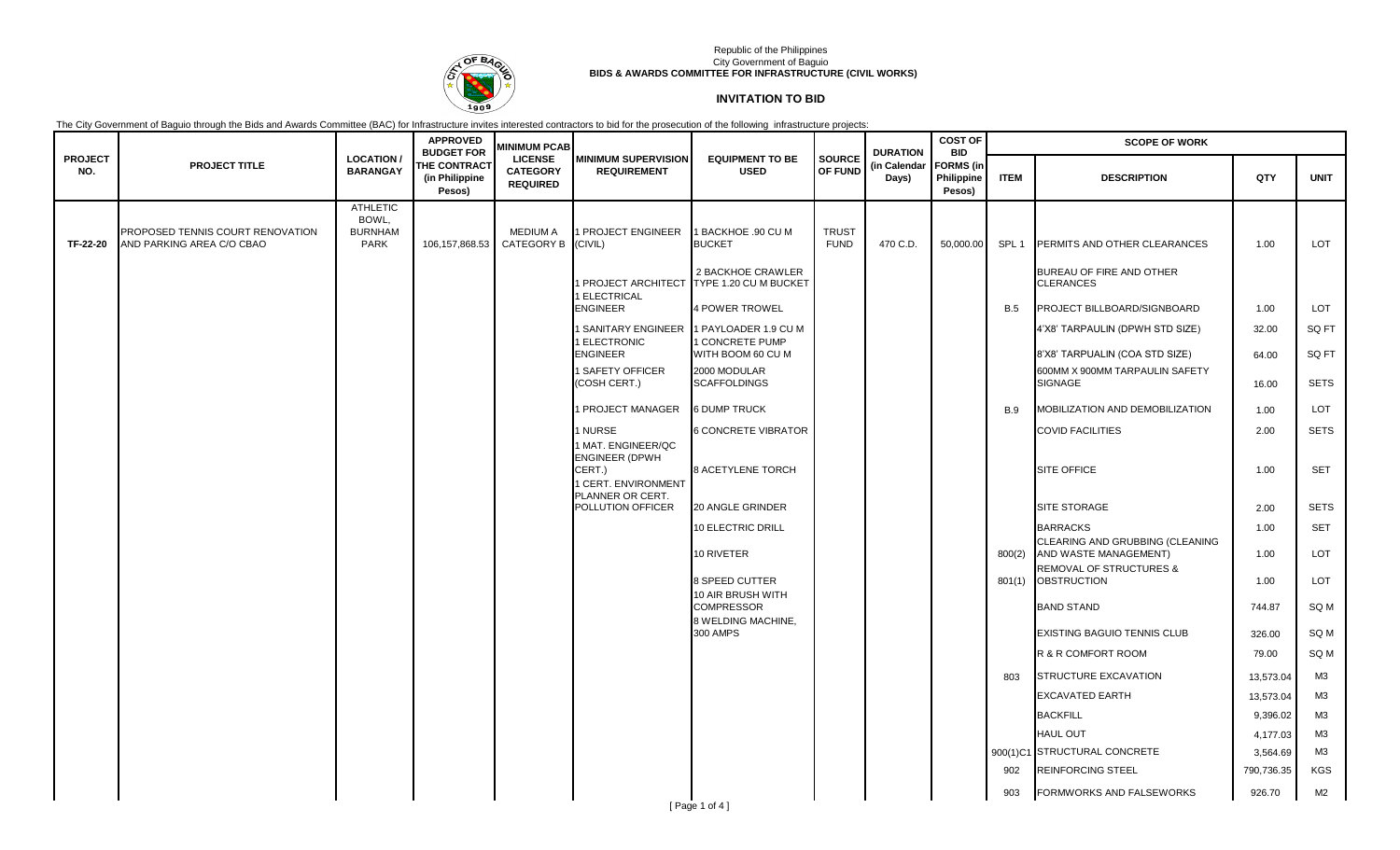

### Republic of the Philippines City Government of Baguio **BIDS & AWARDS COMMITTEE FOR INFRASTRUCTURE (CIVIL WORKS)**

## **INVITATION TO BID**

The City Government of Baguio through the Bids and Awards Committee (BAC) for Infrastructure invites interested contractors to bid for the prosecution of the following infrastructure projects:

|                       |               |                                     | <b>APPROVED</b><br><b>BUDGET FOR</b>            | <b>MINIMUM PCAB</b>                                  |                                                  |                                       |                          | <b>DURATION</b>       | <b>COST OF</b><br><b>BID</b>             | <b>SCOPE OF WORK</b> |                                                                                                 |              |                          |  |
|-----------------------|---------------|-------------------------------------|-------------------------------------------------|------------------------------------------------------|--------------------------------------------------|---------------------------------------|--------------------------|-----------------------|------------------------------------------|----------------------|-------------------------------------------------------------------------------------------------|--------------|--------------------------|--|
| <b>PROJECT</b><br>NO. | PROJECT TITLE | <b>LOCATION/</b><br><b>BARANGAY</b> | <b>THE CONTRACT</b><br>(in Philippine<br>Pesos) | <b>LICENSE</b><br><b>CATEGORY</b><br><b>REQUIRED</b> | <b>MINIMUM SUPERVISION</b><br><b>REQUIREMENT</b> | <b>EQUIPMENT TO BE</b><br><b>USED</b> | <b>SOURCE</b><br>OF FUND | (in Calendar<br>Days) | <b>FORMS</b> (in<br>Philippine<br>Pesos) | <b>ITEM</b>          | <b>DESCRIPTION</b>                                                                              | QTY          | <b>UNIT</b>              |  |
|                       |               |                                     |                                                 |                                                      |                                                  |                                       |                          |                       |                                          | 1046                 | MASONRY WORKS (INCLUDING<br><b>REINFORCING STEEL)</b>                                           | 4,198.00     | M2                       |  |
|                       |               |                                     |                                                 |                                                      |                                                  |                                       |                          |                       |                                          | 1027                 | CEMENT PLASTER FINISH WITH<br><b>SKIMCOAT</b>                                                   | 4,198.00     | M2                       |  |
|                       |               |                                     |                                                 |                                                      |                                                  |                                       |                          |                       |                                          | 1032                 | PAINTING FINISH                                                                                 | 11,789.00    | M2                       |  |
|                       |               |                                     |                                                 |                                                      |                                                  |                                       |                          |                       |                                          | 1018                 | <b>TILE WORK</b>                                                                                | 3,735.68     | M2                       |  |
|                       |               |                                     |                                                 |                                                      |                                                  |                                       |                          |                       |                                          | SPL <sub>2</sub>     | DOORS AND WINDOWS                                                                               | 2,498.00     | M <sub>2</sub>           |  |
|                       |               |                                     |                                                 |                                                      |                                                  |                                       |                          |                       |                                          | 1002                 | PLUMBING/SANITARY WORKS                                                                         | 1.00         | LOT                      |  |
|                       |               |                                     |                                                 |                                                      |                                                  |                                       |                          |                       |                                          |                      | SANITARY AND VENT SYSTEM                                                                        | 3,930.00     | L M                      |  |
|                       |               |                                     |                                                 |                                                      |                                                  |                                       |                          |                       |                                          |                      | WATER DISTRIBUTION SYSTEM,<br>(INCLUDES BLADDER TANKS, SUMP)<br>PUMP & PRESSURE PUMP)           | 280.00       | L M                      |  |
|                       |               |                                     |                                                 |                                                      |                                                  |                                       |                          |                       |                                          | 1100                 | ELECTRICAL AND ELECTRONICS WORK                                                                 | 1.00         | LOT                      |  |
|                       |               |                                     |                                                 |                                                      |                                                  |                                       |                          |                       |                                          |                      | <b>CONDUITS</b>                                                                                 | 4,380.00     | L M                      |  |
|                       |               |                                     |                                                 |                                                      |                                                  |                                       |                          |                       |                                          |                      | <b>WIRES &amp; CABLES</b>                                                                       | 43.00        | <b>ROLLS</b>             |  |
|                       |               |                                     |                                                 |                                                      |                                                  |                                       |                          |                       |                                          |                      | <b>FIXTURES</b>                                                                                 | 681.00       | FIXT.                    |  |
|                       |               |                                     |                                                 |                                                      |                                                  |                                       |                          |                       |                                          |                      | PANEL BOARDS                                                                                    | 5.00         | <b>SETS</b>              |  |
|                       |               |                                     |                                                 |                                                      |                                                  |                                       |                          |                       |                                          |                      | <b>ACCESSORIES</b><br>TRANSFORMER SERVICE CONNECTION<br><b>TO BENECO</b>                        | 1.00<br>1.00 | <b>SET</b><br><b>SET</b> |  |
|                       |               |                                     |                                                 |                                                      |                                                  |                                       |                          |                       |                                          |                      | <b>CCTV SYSTEM</b>                                                                              |              |                          |  |
|                       |               |                                     |                                                 |                                                      |                                                  |                                       |                          |                       |                                          |                      | <b>CONDUITS &amp; SUPPORT</b>                                                                   | 4,350.00     | L M                      |  |
|                       |               |                                     |                                                 |                                                      |                                                  |                                       |                          |                       |                                          |                      | <b>WIRES &amp; CABLES</b>                                                                       | 34.00        | <b>ROLLS</b>             |  |
|                       |               |                                     |                                                 |                                                      |                                                  |                                       |                          |                       |                                          |                      | <b>CCTV FIXTURES</b>                                                                            | 14.00        | <b>SETS</b>              |  |
|                       |               |                                     |                                                 |                                                      |                                                  |                                       |                          |                       |                                          |                      | <b>PARKING SENSORS</b>                                                                          |              |                          |  |
|                       |               |                                     |                                                 |                                                      |                                                  |                                       |                          |                       |                                          |                      | <b>CONDUIT AND SUPPORTS</b>                                                                     | 900.00       | L M                      |  |
|                       |               |                                     |                                                 |                                                      |                                                  |                                       |                          |                       |                                          |                      | <b>WIRES &amp; CABLES</b>                                                                       | 16.00        | <b>ROLLS</b>             |  |
|                       |               |                                     |                                                 |                                                      |                                                  |                                       |                          |                       |                                          |                      | FIXTURES (BARRIERS, SENSORS,<br>PARKING SYSTEM & MONTIORING, ETC.)                              | 1.00         | <b>SYSTEM</b>            |  |
|                       |               |                                     |                                                 |                                                      |                                                  |                                       |                          |                       |                                          |                      | <b>MATERIALS:</b>                                                                               |              |                          |  |
|                       |               |                                     |                                                 |                                                      |                                                  |                                       |                          |                       |                                          |                      | <b>FORMWORKS</b>                                                                                | 600.00       | SET                      |  |
|                       |               |                                     |                                                 |                                                      |                                                  |                                       |                          |                       |                                          |                      | PRE FABRICATED MODULAR REUSABLE<br>FORMWORKS COMPLETE WITH<br><b>CLAMPING &amp; ACCESSORIES</b> |              |                          |  |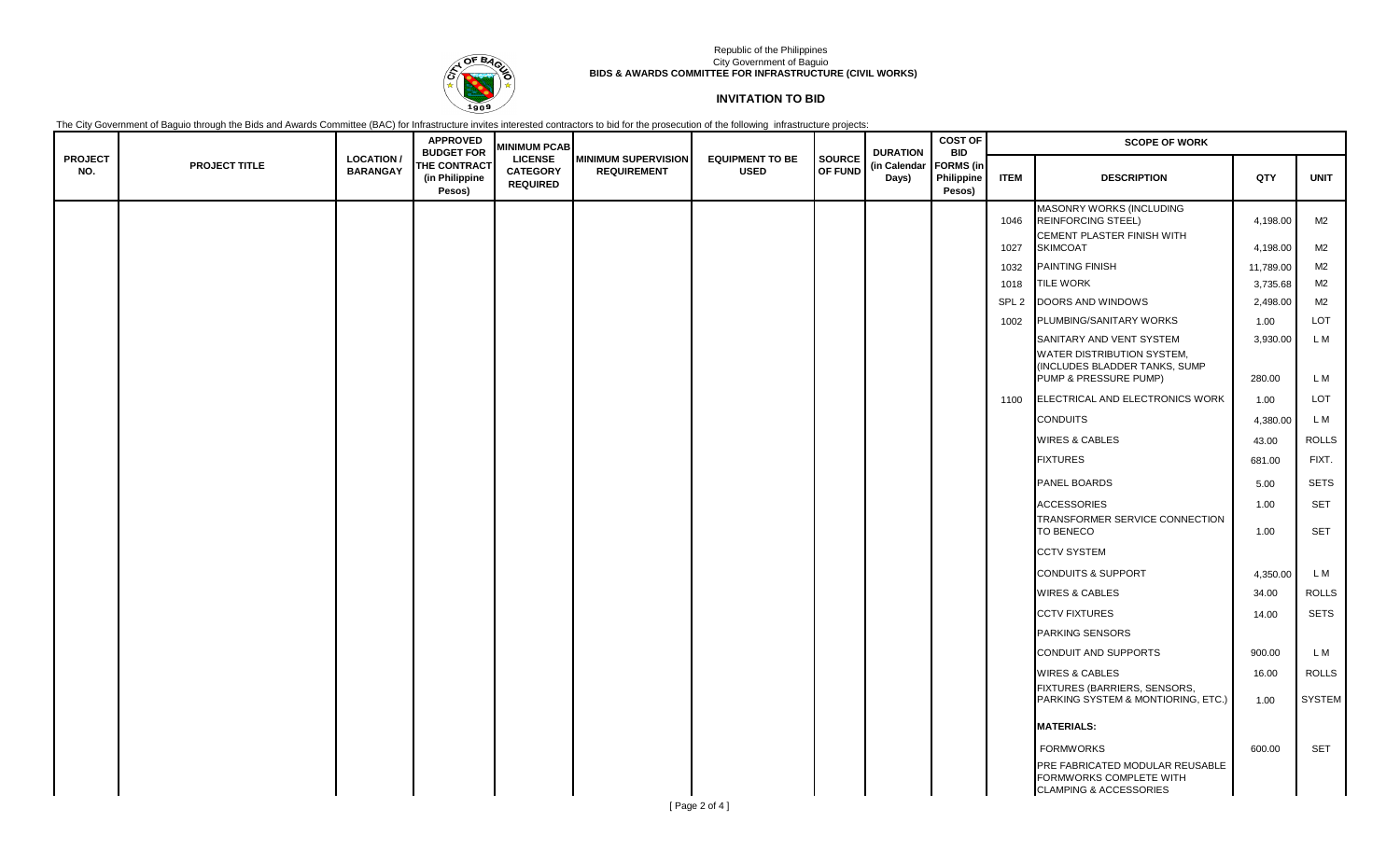

### Republic of the Philippines City Government of Baguio **BIDS & AWARDS COMMITTEE FOR INFRASTRUCTURE (CIVIL WORKS)**

## **INVITATION TO BID**

The City Government of Baguio through the Bids and Awards Committee (BAC) for Infrastructure invites interested contractors to bid for the prosecution of the following infrastructure projects:

|                       |                      |                                     | <b>APPROVED</b><br><b>BUDGET FOR</b>            | <b>MINIMUM PCAB</b>                                  |                                                  |                                       |                          | <b>DURATION</b>       | <b>COST OF</b><br><b>BID</b>             |             | <b>SCOPE OF WORK</b>                                                                                                                                                                                                                                                           |                 |                            |  |  |
|-----------------------|----------------------|-------------------------------------|-------------------------------------------------|------------------------------------------------------|--------------------------------------------------|---------------------------------------|--------------------------|-----------------------|------------------------------------------|-------------|--------------------------------------------------------------------------------------------------------------------------------------------------------------------------------------------------------------------------------------------------------------------------------|-----------------|----------------------------|--|--|
| <b>PROJECT</b><br>NO. | <b>PROJECT TITLE</b> | <b>LOCATION/</b><br><b>BARANGAY</b> | <b>THE CONTRACT</b><br>(in Philippine<br>Pesos) | <b>LICENSE</b><br><b>CATEGORY</b><br><b>REQUIRED</b> | <b>MINIMUM SUPERVISION</b><br><b>REQUIREMENT</b> | <b>EQUIPMENT TO BE</b><br><b>USED</b> | <b>SOURCE</b><br>OF FUND | (in Calendar<br>Days) | <b>FORMS</b> (in<br>Philippine<br>Pesos) | <b>ITEM</b> | <b>DESCRIPTION</b>                                                                                                                                                                                                                                                             | QTY             | <b>UNIT</b>                |  |  |
|                       |                      |                                     |                                                 |                                                      |                                                  |                                       |                          |                       |                                          |             | <b>SPECIAL ITEMS</b>                                                                                                                                                                                                                                                           | 1.00            | LOT                        |  |  |
|                       |                      |                                     |                                                 |                                                      |                                                  |                                       |                          |                       |                                          |             | LOCKERS CUSTOM (CABINETS & BENCH<br><b>GREEN WALL-WITH AUTOMATED</b><br>WATERING SYSTEM AND FRAME<br>SUPPORT MOUNTED TO WALL<br>COMPLETE WITH DESIRED PLANTERS                                                                                                                 | 20.00<br>176.00 | <b>SETS</b><br><b>SETS</b> |  |  |
|                       |                      |                                     |                                                 |                                                      |                                                  |                                       |                          |                       |                                          |             | <b>GREEN ROOF-WITH WATERPROOF</b><br>MEMBRANE, CELLULAR LAYER,<br>GEOTEXTILE, WASHED COARSE RIVER<br>SAND, INCLUDES TORCHGRASS, PILE<br>HEIGHT @ 40MM, MONOFILAMENT PE<br>PLUS CURLED PP, 150S/M STITCH RATE,<br>DENSITY 15750S/M2, WITH WOODEN PP                             |                 |                            |  |  |
|                       |                      |                                     |                                                 |                                                      |                                                  |                                       |                          |                       |                                          |             | + FLEECE<br>TENNIS COURT EQUIPMENT (NET,<br>STANDS AND CHAIR UMPIRE AND<br><b>PLAYER SEATING)</b>                                                                                                                                                                              | 821.00<br>4.00  | SQ M<br><b>SETS</b>        |  |  |
|                       |                      |                                     |                                                 |                                                      |                                                  |                                       |                          |                       |                                          |             | TENNIS COURT FENCED ENCLOSURE                                                                                                                                                                                                                                                  | 225.00          | L M                        |  |  |
|                       |                      |                                     |                                                 |                                                      |                                                  |                                       |                          |                       |                                          |             | RAILINGS WITH 12MM THK TEMPERED<br><b>GLASS PARTITIONS (SEE</b><br>SPECIFICATIONS)<br>DECORATIVE ALUMINUM CEILING<br>PANELS USING CURVED. LINEAR<br>CEILING FRAMES AND SEAMLESS<br>BAFFLES, FINISH IN WOOD AND SOLID                                                           | 130.00          | L M                        |  |  |
|                       |                      |                                     |                                                 |                                                      |                                                  |                                       |                          |                       |                                          |             | <b>COLORS (SEE SCHEDULE)</b><br>TENNIS COURT SURFACE (PITLENEA,<br>COMFORT COATING, SURFACE<br>EVOLUTION, SOFTBASE)-CONTAIN<br>GRANULES WITHOUT QUART CHIPS AND<br>COATED BY A HIGH ELASTIC SYNTHETIC<br>RESIN, ITF APPROVED CLASS 2 MEDIUM<br>SLOW, INCLUDE CONCRETE LEVELING | 676.00          | SQ M                       |  |  |
|                       |                      |                                     |                                                 |                                                      |                                                  |                                       |                          |                       |                                          |             | AND CORRECTION<br>NON SKID WAFFLE TYPE DRIVEWAY                                                                                                                                                                                                                                | 1,900.00        | SQ M                       |  |  |
|                       |                      |                                     |                                                 |                                                      |                                                  |                                       |                          |                       |                                          |             | <b>PAVER</b><br>DECORTAIVE STONE FINISH ALONG<br>DRIVEWAY AND RETAINING WALL,<br>INCLUDES SURFACE PREPARATION AND                                                                                                                                                              | 248.00          | SQ M                       |  |  |
|                       |                      |                                     |                                                 |                                                      |                                                  |                                       |                          |                       |                                          |             | <b>MOUNTING</b>                                                                                                                                                                                                                                                                | 120.00          | SQ M                       |  |  |
|                       |                      |                                     |                                                 |                                                      |                                                  |                                       |                          |                       |                                          |             | <b>WASTE WATER TREATMENT JOHKASOU</b><br><b>SYSTEM</b>                                                                                                                                                                                                                         | 1.00            | set                        |  |  |